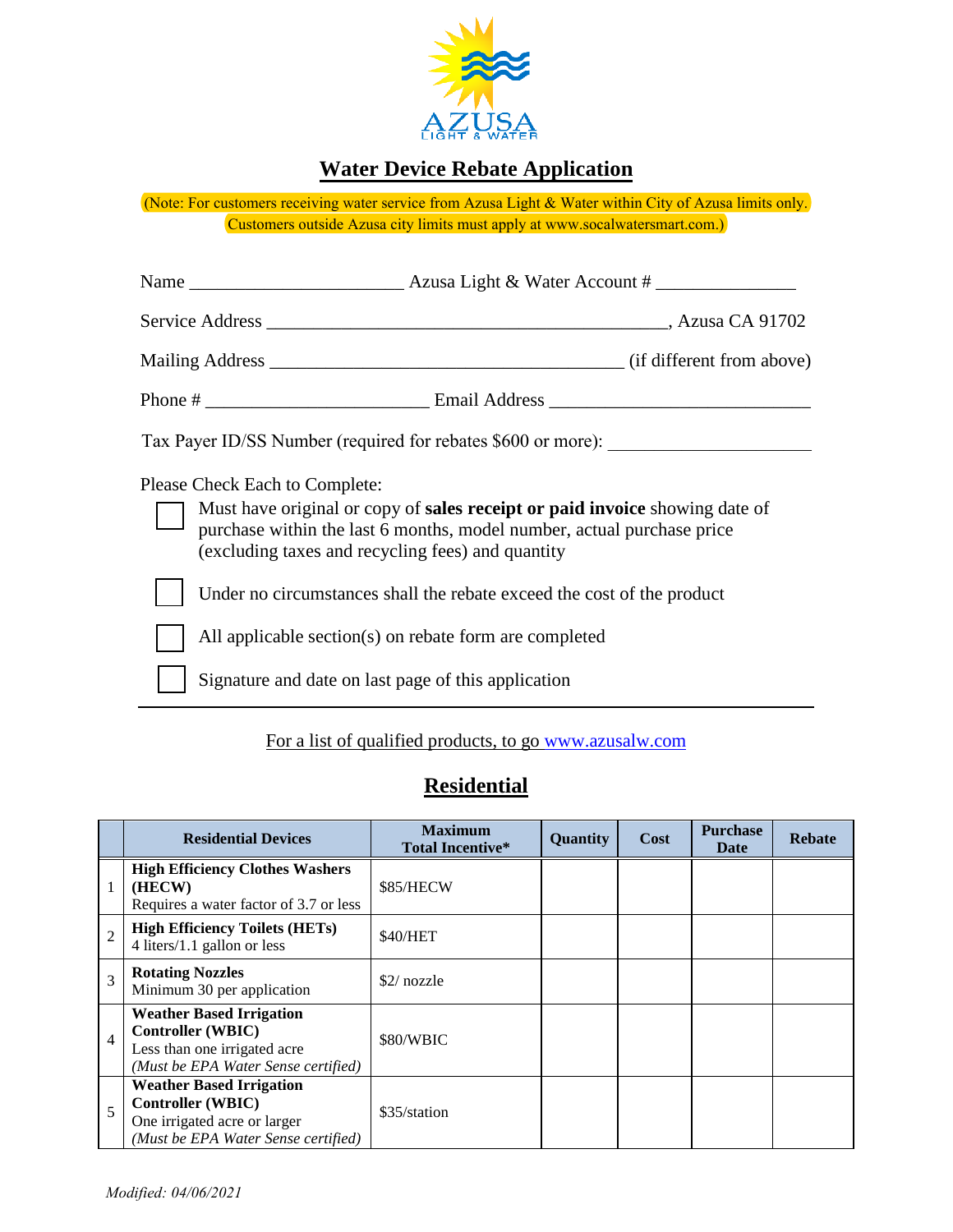| 6                                                                                          | <b>Soil Moisture Sensor System</b><br>Less than one irrigated acre<br>One irrigated acre or larger                                                                                                         | \$80/SMSS<br>\$35/station                                                         |  |
|--------------------------------------------------------------------------------------------|------------------------------------------------------------------------------------------------------------------------------------------------------------------------------------------------------------|-----------------------------------------------------------------------------------|--|
| $\overline{7}$                                                                             | <b>Leak Detection Device</b><br>(internet-based)                                                                                                                                                           | \$100                                                                             |  |
|                                                                                            | <b>Rain Barrel</b>                                                                                                                                                                                         | $$35/b$ arrel (max. 2)                                                            |  |
|                                                                                            | <b>Cisterns</b>                                                                                                                                                                                            | Per cistern (max. 1)                                                              |  |
| 8                                                                                          | $(200-500 \text{ gallons})$                                                                                                                                                                                | \$250                                                                             |  |
|                                                                                            | $(501-999$ gallons)                                                                                                                                                                                        | \$300                                                                             |  |
|                                                                                            | $(1,000+$ gallons)                                                                                                                                                                                         | \$350                                                                             |  |
| $\mathbf Q$                                                                                | Pool/Spa Cover<br>*Cover must conform with size & shape<br>of pool/spa & covers 85% of water surface<br>*Liquid pool/spa covers do not qualify<br>*New pool/spa covers only<br>*Rebate limit every 3 years | 50% of product cost,<br>whichever is less<br>$$50$ (manual)<br>\$200 (mechanical) |  |
| <b>TOTAL RESIDENTIAL REBATE</b>                                                            |                                                                                                                                                                                                            |                                                                                   |  |
| * List of qualified products and incentives are subject to change without prior notice and |                                                                                                                                                                                                            |                                                                                   |  |
|                                                                                            | limited to the cost of the device when applicable.                                                                                                                                                         |                                                                                   |  |

# **Commercial/Industrial/Institutional**

|                                                                                                                                                  | <b>Commercial Devices</b>                                                       | <b>Maximum</b><br><b>Total Incentive*</b> | Quantity | Cost | <b>Purchase</b><br><b>Date</b> | <b>Rebate</b> |
|--------------------------------------------------------------------------------------------------------------------------------------------------|---------------------------------------------------------------------------------|-------------------------------------------|----------|------|--------------------------------|---------------|
| 1                                                                                                                                                | <b>Premium High-Efficiency Toilets</b>                                          | \$40/HET                                  |          |      |                                |               |
| $\overline{2}$                                                                                                                                   | <b>Ultra Low &amp; Zero Water Urinal</b><br>(ULWU)                              | \$200/ULWU                                |          |      |                                |               |
| 3                                                                                                                                                | <b>Plumbing Flow Control Valve</b><br>Minimum 10 required                       | \$5/valve                                 |          |      |                                |               |
| 4                                                                                                                                                | <b>Irrigation Controllers</b>                                                   | \$35/station                              |          |      |                                |               |
| 5                                                                                                                                                | <b>Rotating Nozzles for Pop-up</b><br><b>Spray Heads</b><br>Minimum 30 required | \$2/nozzle                                |          |      |                                |               |
| 6                                                                                                                                                | <b>Large Rotary Nozzles</b><br>Minimum 8 sets                                   | \$13/set                                  |          |      |                                |               |
| 7                                                                                                                                                | <b>In-Stem Flow Regulator</b><br>Minimum 25 units per site                      | \$1/regulator                             |          |      |                                |               |
| 8                                                                                                                                                | <b>Soil Moisture Sensor Systems</b>                                             | \$35/station                              |          |      |                                |               |
| 9                                                                                                                                                | <b>Connectionless Food Steamers</b>                                             | \$485/compartment                         |          |      |                                |               |
| 10                                                                                                                                               | <b>Air-cooled Ice-Making Machines</b>                                           | \$1,000                                   |          |      |                                |               |
| 11                                                                                                                                               | <b>Cooling Tower Conductivity</b><br><b>Controller (CTCC)</b>                   | \$625/CTCC                                |          |      |                                |               |
| 12                                                                                                                                               | <b>Cooling Tower ph Controller</b><br>$(pH-CTC)$                                | \$1,750/pH-CTC                            |          |      |                                |               |
| 13                                                                                                                                               | <b>Dry Vacuum Pump</b><br>Maximum 2 Horsepower (HP)<br>motor                    | \$125/0.5 HP                              |          |      |                                |               |
| 14                                                                                                                                               | <b>Laminar Flow Restrictors</b><br>Minimum 10                                   | \$10/restrictor                           |          |      |                                |               |
| TOTAL COMMERCIAL/INDUSTRIAL/INSTITUTIONAL REBATE                                                                                                 |                                                                                 |                                           |          |      |                                |               |
| * List of qualified products and incentives are subject to change without prior notice and<br>limited to the cost of the device when applicable. |                                                                                 |                                           |          |      |                                |               |